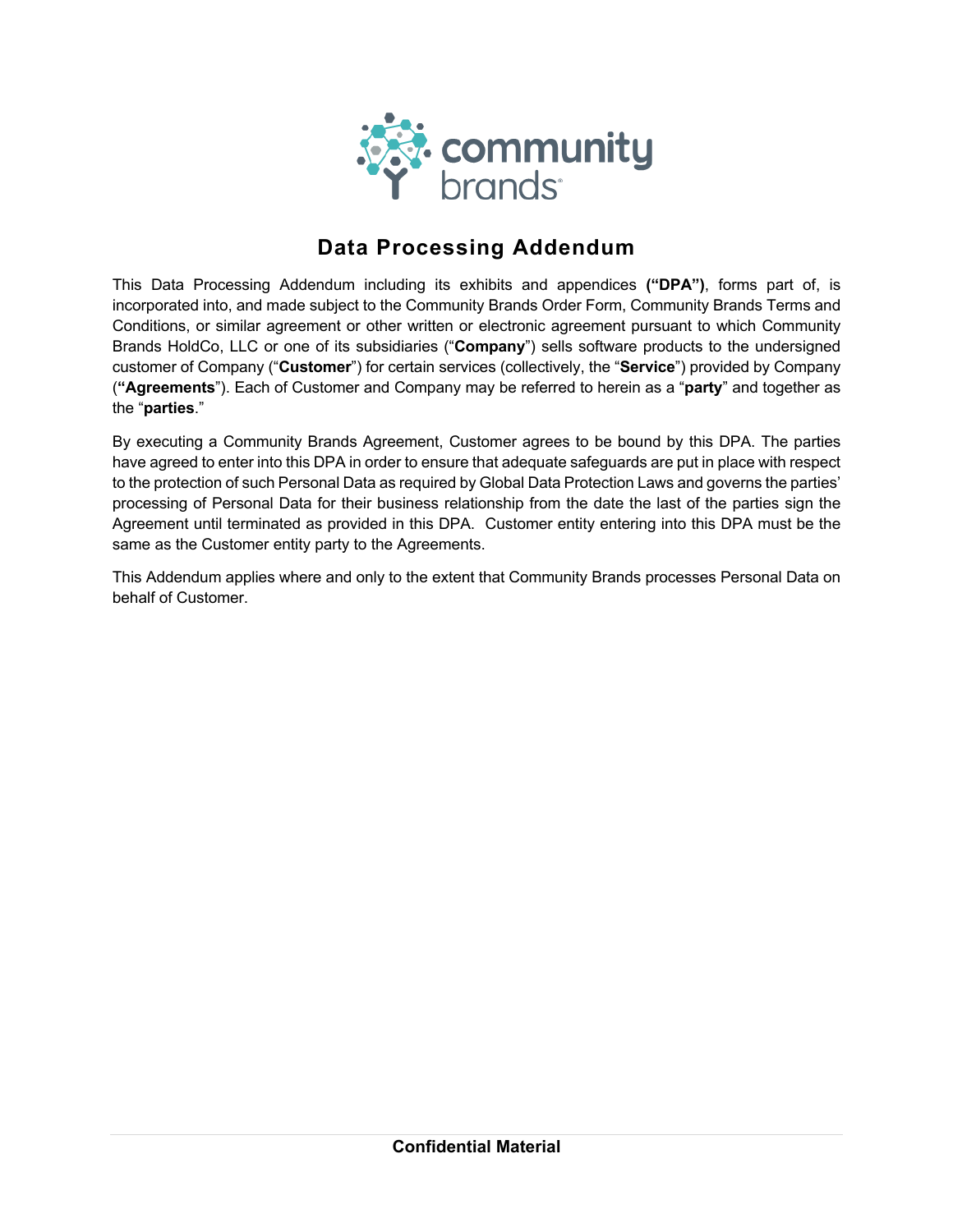# **1. Definitions**

- a. The following definitions are used in this DPA:
	- i. "**Affiliate**" means an entity that directly or indirectly controls, is controlled by or is under common control with an entity. "Control", for purposes of this definition, means direct or indirect ownership or control of more than 50% of the voting interests of the subject entity.
	- ii. "**Global Data Protection Laws**" means all current laws and regulations applicable to the processing of Personal Data under the Agreements, including, but not limited to, laws and regulations of the European Union, the European Economic Area and their Member States, Switzerland, the United Kingdom, Canada, Australia, and the United States of America, as applicable to the processing of Personal Data under the Agreement including (without limitation) the GDPR, the UK GDPR, the CCPA, the PIPEDA, and the Privacy Act 1988 and other relevant privacy laws and regulations in Australia, as applicable to the processing of Personal Data hereunder and in effect at the time of processor's performance hereunder.
	- iii. "**GDPR**" means the General Data Protection Regulation (Regulation (EU) 2016/679 of the European Parliament and of the Council of 27 April 2016 on the protection of natural persons with regard to the processing of personal data and on the free movement of such data).
	- iv. "**UK GDPR**" means the Data Protection Act 2018, as well as the GDPR as it forms part of the law of England and Wales, Scotland and Northern Ireland by virtue of section 3 of the European Union (Withdrawal) Act 2018 and as amended by the Data Protection, Privacy and Electronic Communications (Amendments etc.) (EU Exit) Regulations 2019 (SI 2019/419).
	- v. "**Personal Data**" means all data which is defined as "personal data," "personal information," or similar terms under Global Data Protection Laws and which is provided by Customer to Company to process on behalf of Customer.
	- vi. The terms "**process**," "**processing**," "**data subject**," "**sub-processor**," "**data protection impact assessment**," etc., shall have the meaning ascribed to them under applicable Global Data Protection Laws.
	- vii. "Restricted Transfer" means: (i) where the EU GDPR applies, a transfer of Personal Data from the European Economic Area to a country outside of the European Economic Area which is not subject to an adequacy determination by the European Commission; (ii) where the UK GDPR applies, a transfer of Personal Data from the United Kingdom to any other country which is not based on adequacy regulations pursuant to Section 17A of the United Kingdom Data Protection Act 2018; and (iii) where the Swiss DPA applies, a transfer of personal data from Switzerland to any other country that has not been determined to provide adequate data protection by the Federal Data Protection and Information Commissioner or other competent Swiss authority.
	- viii. "Standard Contractual Clauses" means: (i) where the EU GDPR applies, the contractual clauses annexed to the European Commission's Implementing Decision 2021/914 of 4 June 2021 on standard contractual clauses for the transfer of personal data to third countries pursuant to Regulation (EU) 2016/679 of the European Parliament and of the Council ("EU SCCs") in the form set out in Exhibit 2 to this Addendum; and (ii) where the UK GDPR applies, standard data protection clauses adopted pursuant to or permitted under Article 46 of the UK GDPR ("UK SCCs").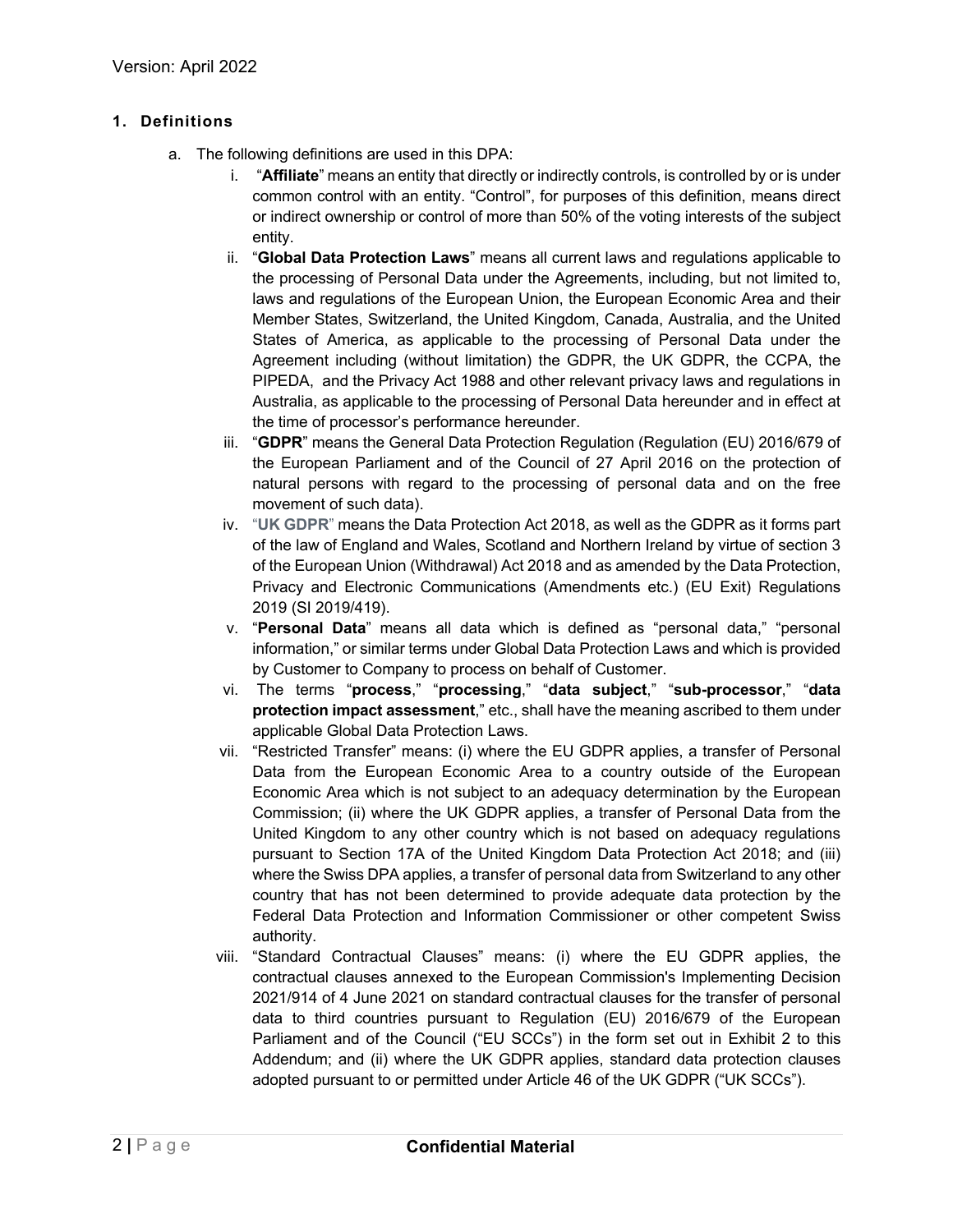ix. "Sub-processor" means any Data Processor engaged by Community Brands to assist in fulfilling its obligations with respect to providing the Service pursuant to the Agreement. Sub- processors may include third parties or Community Brands' Affiliates.

### **2. Status of the Parties**

- a. The type of Personal Data processed pursuant to this DPA and the subject matter, duration, nature, and purpose of the processing, and the categories of data subjects, are as described in the Agreement.
- b. Each party warrants in relation to Personal Data that it will comply (and will warrant that any of its personnel comply and use commercially reasonable efforts to warrant that its subprocessors comply), with Global Data Protection Laws. As between the parties, Customer shall have sole responsibility for the accuracy, quality, and legality of Personal Data and the means by which Customer acquired Personal Data. Specifically, Customer shall have sole responsibility for complying with any applicable requirements under Global Data Protection Laws to determine the lawful basis for processing, provide data subjects with notice, obtain data subject consent, and respond to data subject requests.
- c. In respect of the parties' rights and obligations under this DPA regarding the Personal Data, the parties hereby acknowledge and agree that Customer is the data controller and Company is the data processor.
- d. Company is a "service provider" (as defined in CCPA  $\S 1798.140(v)$ ) to Customer under the CCPA. For the purpose of clarity, within this DPA "controller" shall also mean "business", and "processor" shall also mean "service provider", to the extent that the CCPA applies. In the same manner, processor's Sub-processor shall also refer to the concept of service provider.
- e. Where appliable, in certain scenarios, the parties anticipate that Personal Data about a data subject under the age of 13 may be collected. The Children's Online Privacy Protection Act (COPPA) governs this collection. Because Company provides certain services that are "solely for the benefit of students and the school system" and are specific to "the educational context," the parties agree that Customer is responsible for obtaining appropriate parental consent for Company's collection of such Personal Data.

#### **3. Company Obligations**

- a. With respect to all Personal Data, Company:
	- i. will only process Personal Data in order to provide services under the Agreements, and only in accordance with: (i) this DPA, (ii) the Customer's written instructions as represented by the Agreements and this DPA, and (iii) as required by applicable laws;
	- ii. will not retain, use or disclose the Personal Data: (i) for any purpose other than providing services under the Agreements, including any "commercial purpose" (as defined in CCPA §1798.140(f); or (ii) outside of the direct business relationship between Company and Customer;
	- iii. will not "sell" (as defined in CCPA §1798.140(t)) the Personal Data;
	- iv. certifies that it understands and is willing to abide by the restrictions in California Civil Code Section 1798.140(w)(2)(A), as applicable;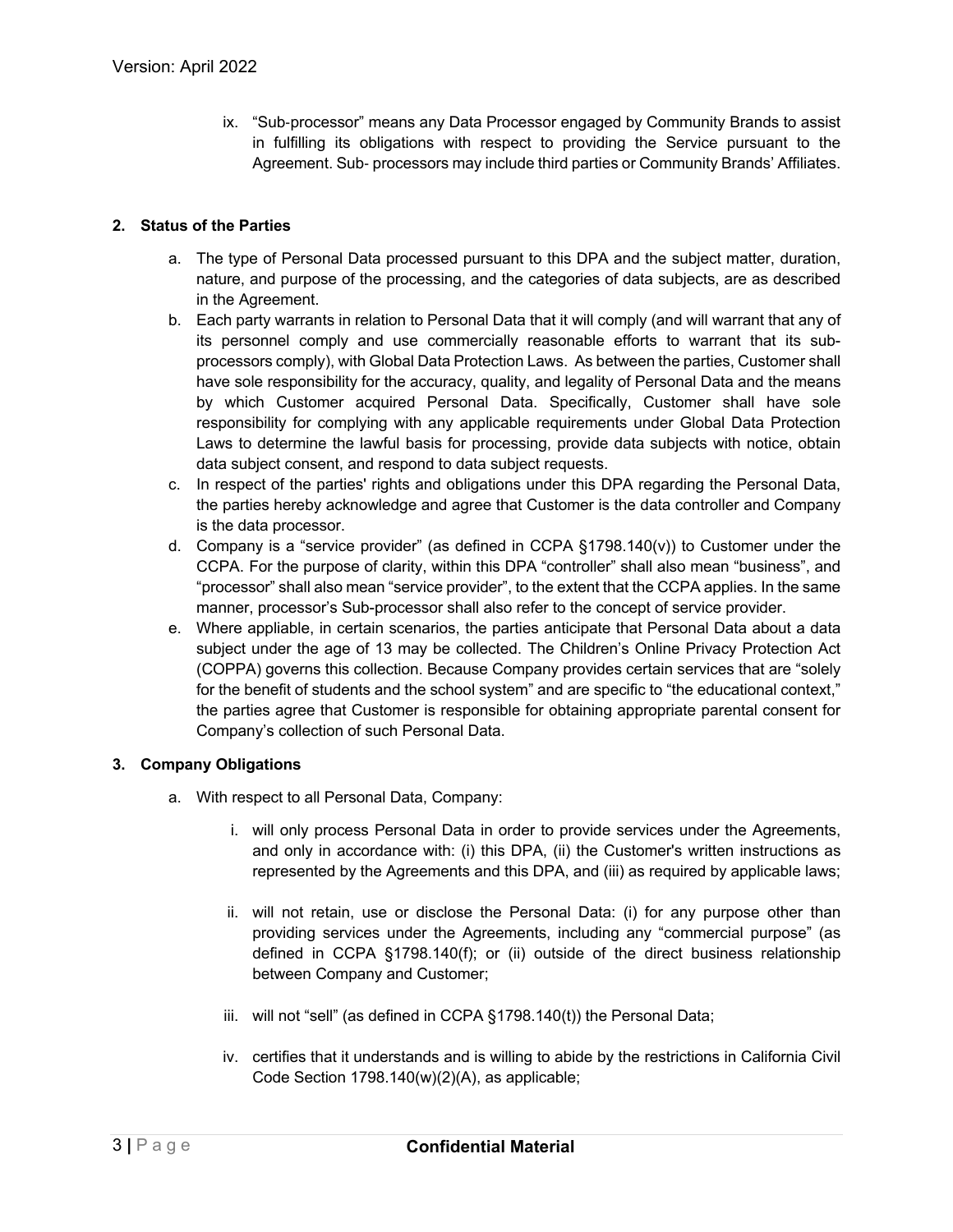- v. will implement appropriate technical and organizational measures designed to provide a level of security appropriate to the risks that are presented by the processing of Personal Data, and in particular, the risks of accidental or unlawful destruction, loss, alteration, unauthorized disclosure of, or access to Personal Data. Such measures are set out in Annex II, which Customer has determined are appropriate;
- vi. will take reasonable steps to ensure that only authorized personnel have access to such Personal Data and that any persons whom it authorizes to have access to the Personal Data are under obligations of confidentiality;
- vii. will, without undue delay after becoming aware of a confirmed breach involving Personal Data, notify Customer of any breach of security leading to the accidental or unlawful destruction, loss, alteration, unauthorized disclosure of, or access to, Personal Data transmitted, stored or otherwise processed by Company (a "**Security Breach**");
- viii. will, upon Customer's reasonable request, promptly provide Customer with reasonable cooperation and assistance in respect of a Security Breach and reasonable information in Company's possession concerning such Security Breach insofar as it affects Customer;
- ix. will, upon receiving any complaint, notice, or communication from any governmental entity (including government access requests or other disclosure orders where permitted by law), relating directly or indirectly to Company's processing of Personal Data or potential failure to comply with Global Data Protection Laws, to the extent permitted by law, promptly forward the complaint, notice, or communication to Customer and provide reasonable cooperation and assistance in relation to the same;
- x. will promptly notify Customer if it receives a request from a data subject to access, rectify or erase that individual's Personal Data, or if a data subject objects to the processing of, or makes a data portability request in respect of, such Personal Data (each a "**Data Subject Request**"). Company shall not respond to a Data Subject Request without Customer's prior written consent except to confirm that such request relates to Customer, to which Customer hereby agrees. To the extent that Customer does not have the ability to address a Data Subject Request, then upon Customer's request Company shall provide reasonable assistance to Customer to facilitate such Data Subject Request to the extent able and in line with applicable law. Customer shall cover all costs incurred by Company in connection with its provision of such assistance;
- xi. will, other than to the extent required to comply with applicable law, as soon as reasonably practicable following termination or expiry of the Agreements or completion of the Service, delete or return all Personal Data (including copies thereof) processed pursuant to this DPA.

# **4. Sub-processing**

a. Customer grants a general authorization: (a) to Company to appoint other affiliates as subprocessors, and (b) to Company and its affiliates to engage third-party sub-processors for performance of the Service.

# **5. Audit and Records**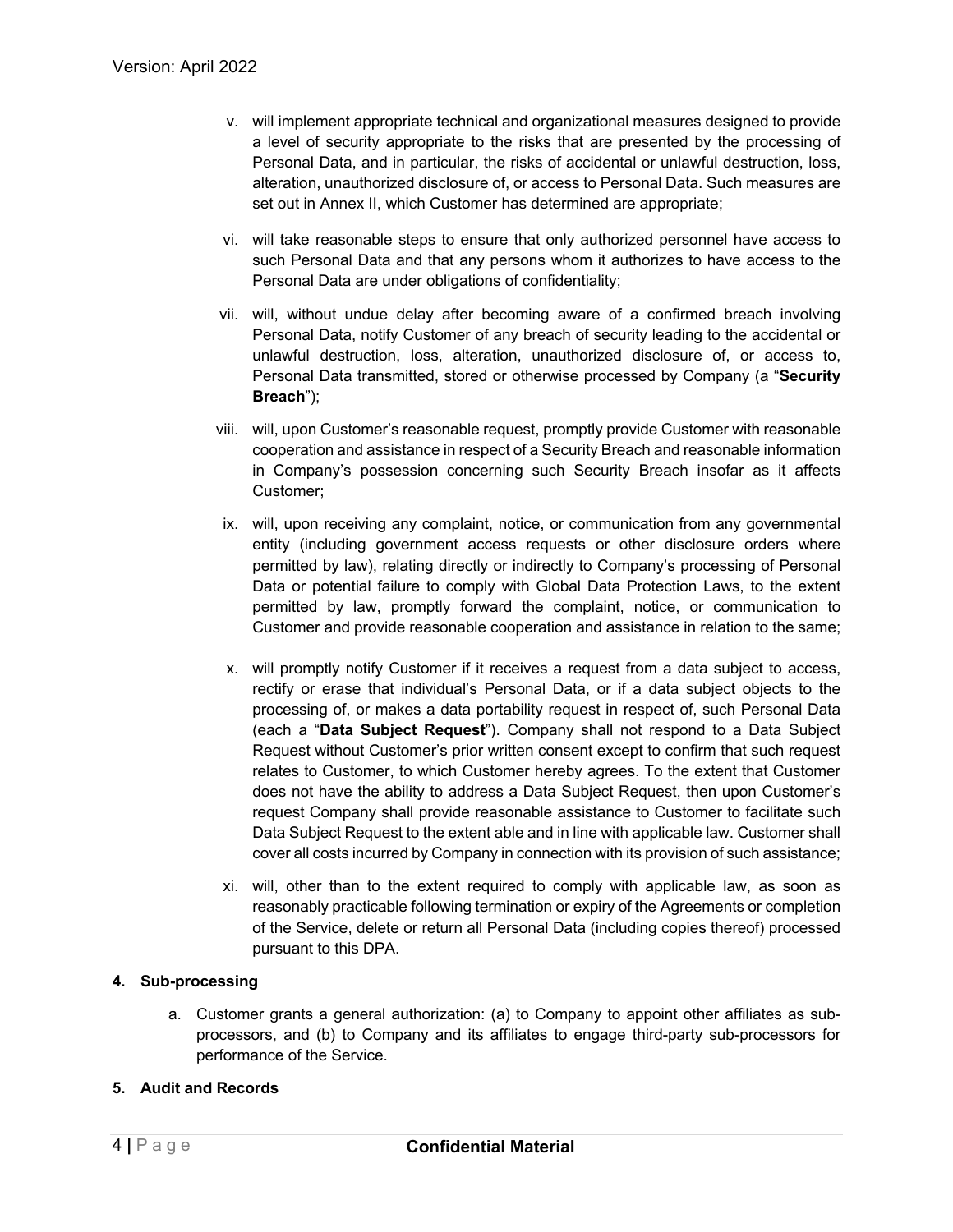a. Where applicable, Company will make available to Customer such information in Company's possession or control as Customer may reasonably request with a view to demonstrating Company's compliance with Global Data Protection Laws in relation to its processing of Personal Data.

# **6. Data Transfers**

a. Company is headquartered in the United States and only processes data in the United States. As such, Company may transfer and process Customer Personal Data to countries where Company, its Affiliates or its Sub-processors maintain data Processing operations.

To the extent that Personal Data is transferred out of Canada or Australia, Company shall offer a "comparable level of protection," meaning protection that can be compared to the level of protection the personal information would receive if it had not been transferred.

b. European Data Transfers:

To the extent that the transfer of Customer Personal Data to Company is a Restricted Transfer of Personal Data, then:

- i. In relation to Personal Data that is protected by the EU GDPR, the EU SCCs will apply in the form set out in the Appendix to this Addendum.
- ii. In relation to Personal Data that is protected by the UK GDPR or the Swiss DPA, the EU SCCs will apply in the form set out in Section 2 of the Appendix to this Addendum.
- iii. Before commencing a Restricted Transfer to a Sub-processor, Company shall enter into an agreement with a Sub-processor containing Standard Contractual Clauses in a form appropriate for processor-to-processor transfer, or alternatively, Company shall determine that the Sub-processor will have appropriate safeguards pursuant to Articles 46 or 47 of the EU GDPR and/or UK GDPR (as applicable) with respect to the Sub- processor's processing.
- c. Where the Standard Contractual Clauses apply:
	- i. As between the parties, any claims brought under the Standard Contractual Clauses shall be subject to the terms and conditions, including but not limited to, the exclusions and limitations set forth in the Agreement. In no event shall any party limit its liability with respect to any data subject or data protection authority under the Standard Contractual Clauses. Company will comply with the obligations of the 'data importer' in the Standard Contractual Clauses and Customer will comply with the obligations of the 'data exporter'.
	- ii. In the event of any conflict between this Addendum and the Standard Contractual Clauses, the Standard Contractual Clauses shall prevail.

# **7. General**

a. This DPA is without prejudice to the rights and obligations of the parties under the Agreements which shall continue to have full force and effect. In the event of any conflict between the terms of this DPA and the terms of the Agreements, the terms of this DPA shall prevail so far as the subject matter concerns the processing of Personal Data.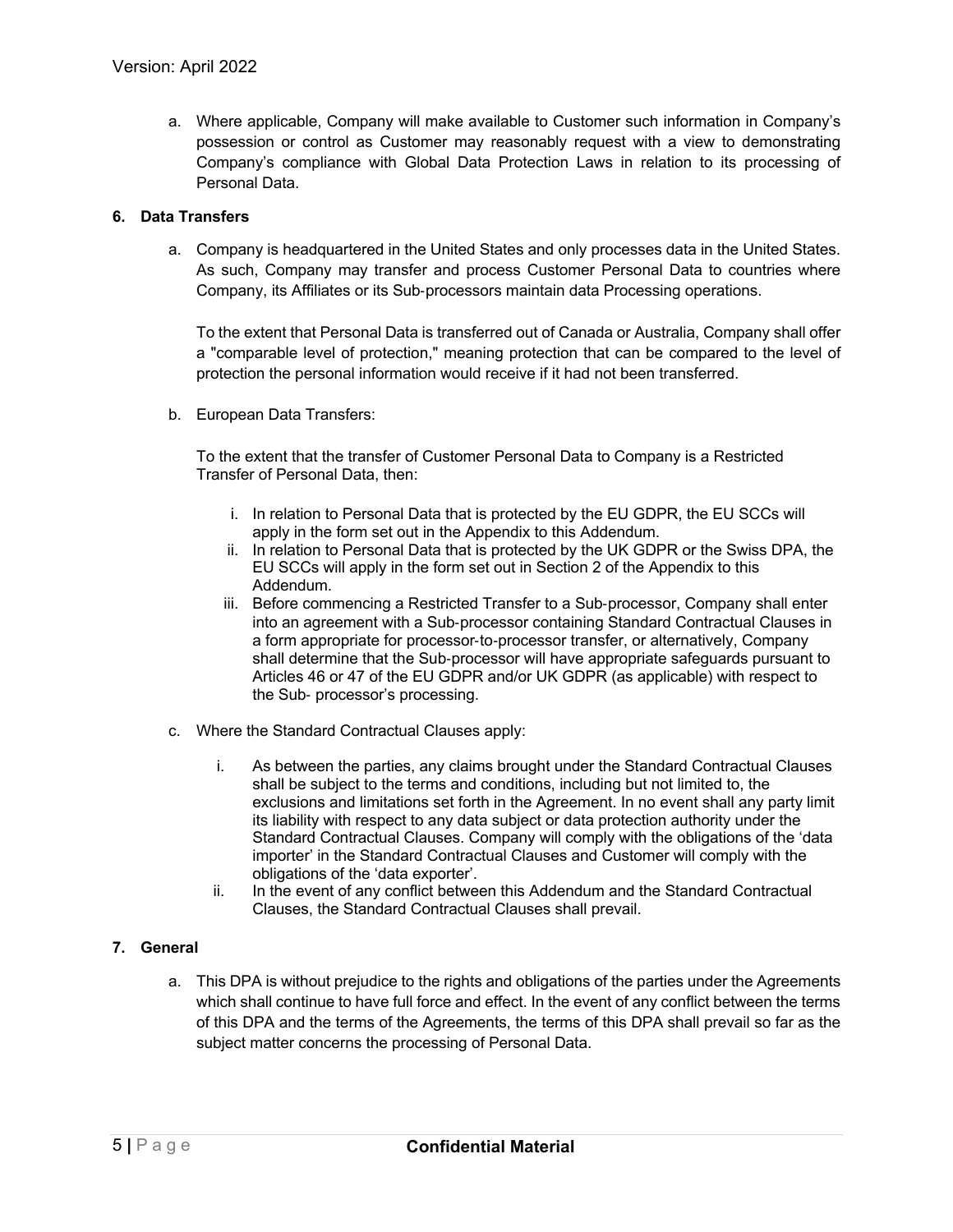- b. Company's liability under or in connection with this DPA (including under the Standard Contractual Clauses set out in the Appendix) is subject to the limitations on liability contained in the Agreements.
- c. Except for the Standard Contractual Clauses, this DPA does not confer any third-party beneficiary rights, it is intended for the benefit of the parties hereto and their respective permitted successors and assigns only, and is not for the benefit of, nor may any provision hereof be enforced by, any other person.
- d. The choice of law and jurisdiction concerning this DPA and any action related thereto shall be consistent with and pursuant to the Agreements. In the absence of choice of law and jurisdiction selection, the parties shall mutually agree upon choice of law and jurisdiction.
- e. This DPA is the final, complete and exclusive agreement of the parties with respect to the subject matter hereof and supersedes and merges all prior discussions and agreements between the parties with respect to such subject matter. No modification of, amendment to, or waiver of any rights under the DPA will be effective unless in writing and signed by an authorized signatory of each party. This DPA may be executed in counterparts, each of which shall be deemed to be an original, but all of which, taken together, shall constitute one and the same agreement. Each person signing below represents and warrants that he or she is duly authorized and has legal capacity to execute and deliver this DPA. Each party represents and warrants to the other that the execution and delivery of this DPA, and the performance of such party's obligations hereunder, have been duly authorized and that this DPA is a valid and legally binding agreement on each such party, enforceable in accordance with its terms.

# **APPENDIX**

This Appendix applies to only to the personal data of data subjects governed by the EU and UK GDPR.

# **STANDARD CONTRACTUAL CLAUSES**

#### **Introduction**

Both parties have agreed on the following Contractual Clauses (the "**Clauses**") in order to adduce adequate safeguards with respect to protection of privacy and fundamental rights and freedoms of individuals for the transfer by the data exporter to the data importer of the personal data specified in Annex 1.

# **Agreed Terms**

**1.** EU Standard Contractual Clauses Controller to Processor found here:https://eurlex.europa.eu/eli/dec\_impl/2021/914/oj?uri=CELEX%3A32021D0914&locale=en

#### **In response to Clause 9**

Use of sub-processors

(a) OPTION 2: The data importer shall specifically inform the data exporter in writing of any intended changes to that list through the addition or replacement of sub-processors at least 30 days in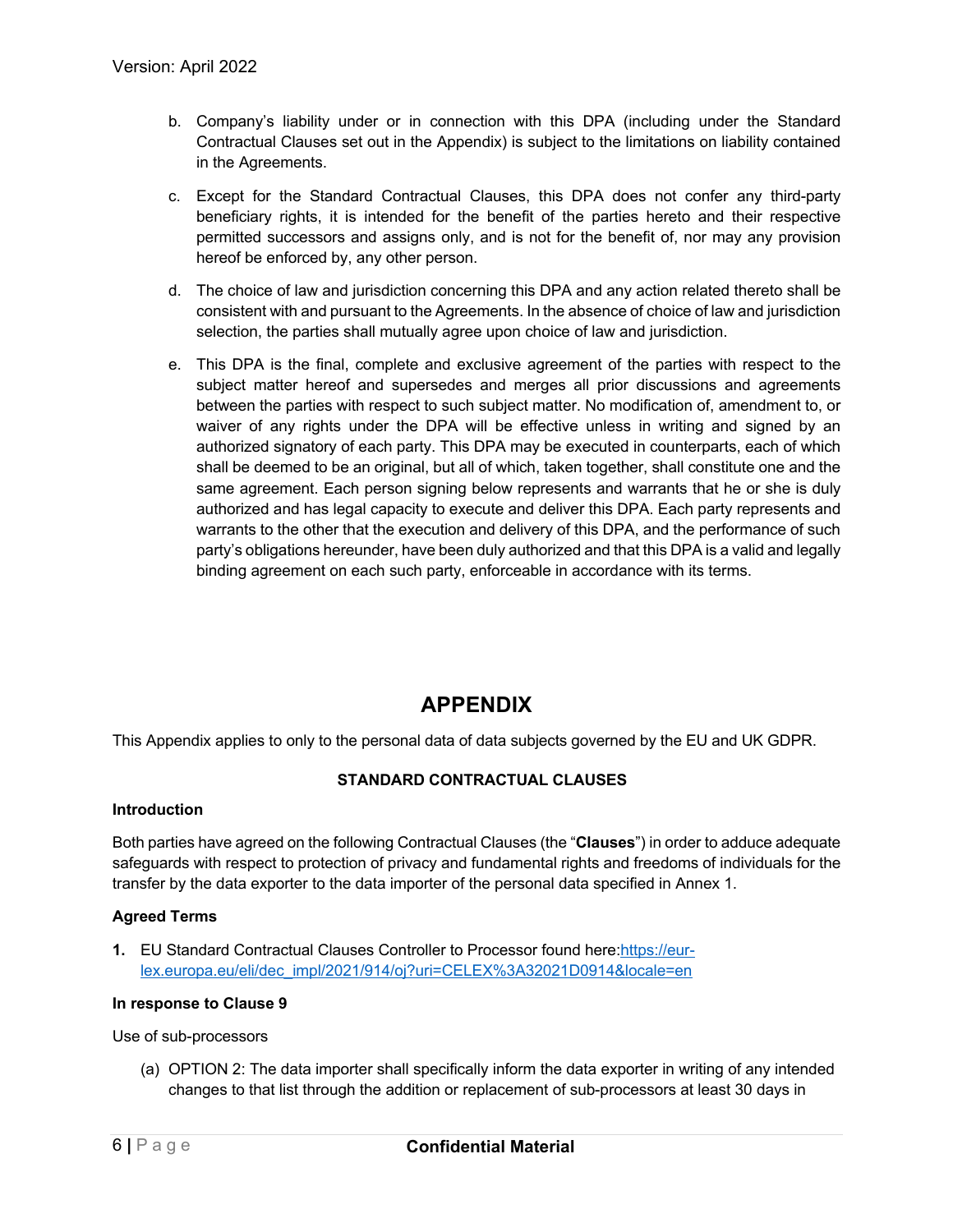advance, thereby giving the data exporter sufficient time to be able to object to such changes prior to the engagement of the sub-processor(s).

#### **In response to Clause 17**

#### Governing Law

These Clauses shall be governed by the law of one of the EU Member States, provided such law allows for third-party beneficiary rights. The Parties agree that this shall be the law of the EU Member State where data exporter maintains its main place of business in the EU.

#### **In response to Clause 18**

Choice of forum and jurisdiction

- (b) The Parties agree that those shall be the courts of the EU Member State where data exporter maintains its main place of business in the EU.
- 2. International Data Transfer Addendum to the European Commission's Standard Contractual Clauses found here:https://ico.org.uk/media/for-organisations/documents/4019535/addendum-internationaldata-transfer.docx
	- 2.a. The amendments required by Section 2 above, include (without limitation):
	- i. References to the "Clauses" means this Appendix as it incorporates the Standard Contractual Clauses.
	- ii. Clause 6 Description of the transfer(s) is replaced with:

"The details of the transfers(s) and in particular the categories of personal data that are transferred and the purpose(s) for which they are transferred are those specified in Annex I.B where UK Data Protection Laws apply to the data exporter's processing when making that transfer."

- iii. References to "Regulation (EU) 2016/679" or "that Regulation" are replaced by "UK Data Protection Laws" and references to specific Article(s) of "Regulation (EU) 2016/679" are replaced with the equivalent Article or Section of UK Data Protection Laws.
- iv. References to Regulation (EU) 2018/1725 are removed.
- v. References to the "EEA", "Union", "EU" and "EU Member State" are all replaced with the "UK".
- vi. Clause 13(a) and Part C of Annex II are not used; the "competent supervisory authority" is the Information Commissioner;
- vii. Clause 17 is replaced to state "These Clauses are governed by the laws of the UK where the data exporter maintains its main place of business in the UK.
- viii. Clause 18 is replaced to state:

"Any dispute arising from these Clauses shall be resolved by the courts of England and Wales. A data subject may also bring legal proceedings against the data exporter and/or data importer before the courts of any country in the UK. The Parties agree to submit themselves to the jurisdiction of such courts."

- IX. The footnotes to the Clauses do not form part of this Appendix.
- 2.b. The Parties may agree to change Clause 17 and/or 18 to refer to the laws and/or courts of the data exporter.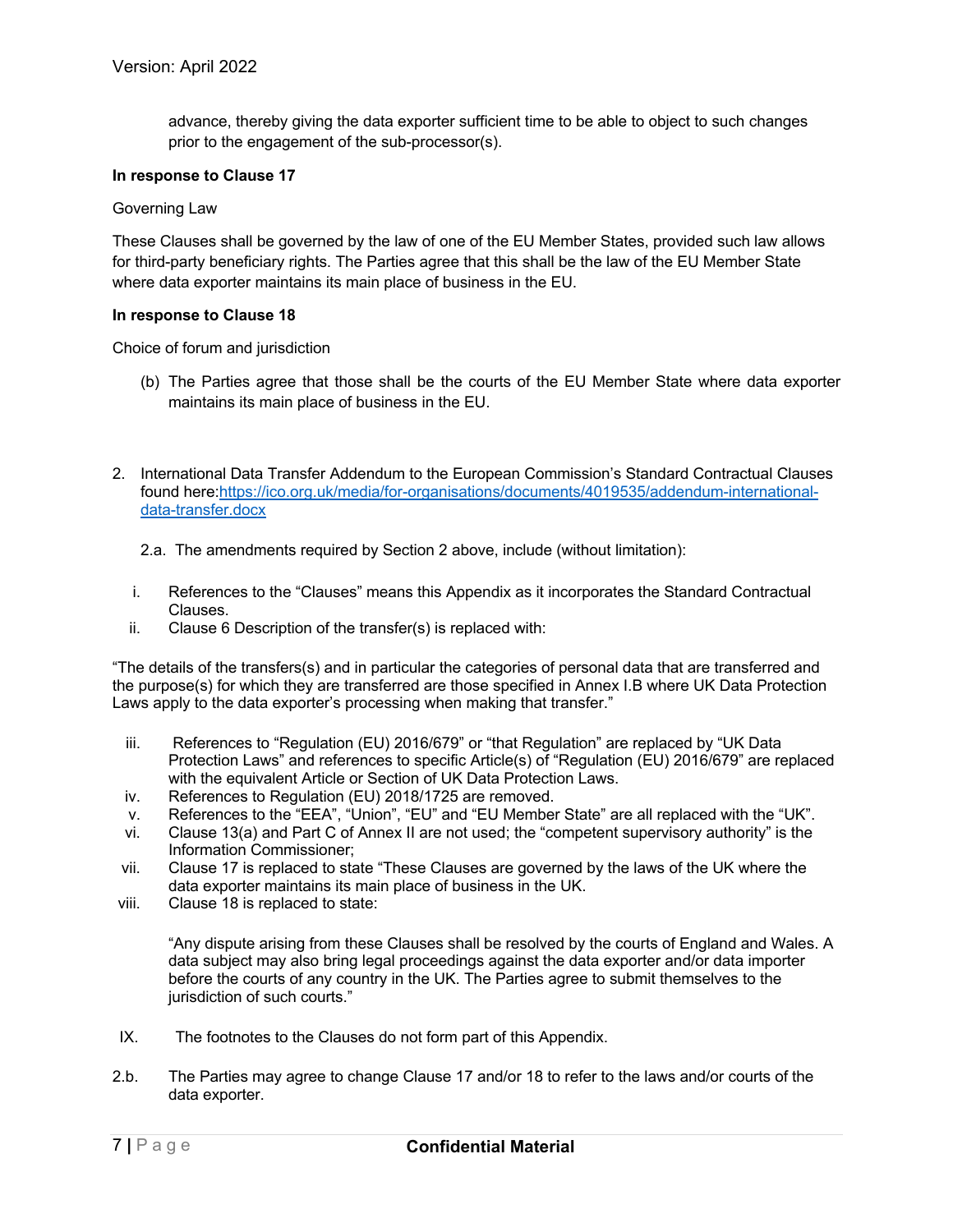- 2.c. The Parties may amend this Appendix provided it maintains the appropriate safeguards required by Art 46 UK GDPR for the relevant transfer by incorporating the Standard Contractual Clauses and making changes to them in accordance with Section 2 above.
- 2.d. The Parties may give force to this Appendix (incorporating the Standard Contractual Clauses) in any way that makes them legally binding on the Parties and allows data subjects to enforce their rights as set out in the Contractual Clauses. If the Standard Contractual Clauses are not deemed as an appropriate lawful mechanism for UK Transfers, such UK Transfers may instead be governed by the standard contractual clauses for the transfer of personal data to processors or sub-processors established in third countries, as adopted by the European Commission under Directive 95/46/EC.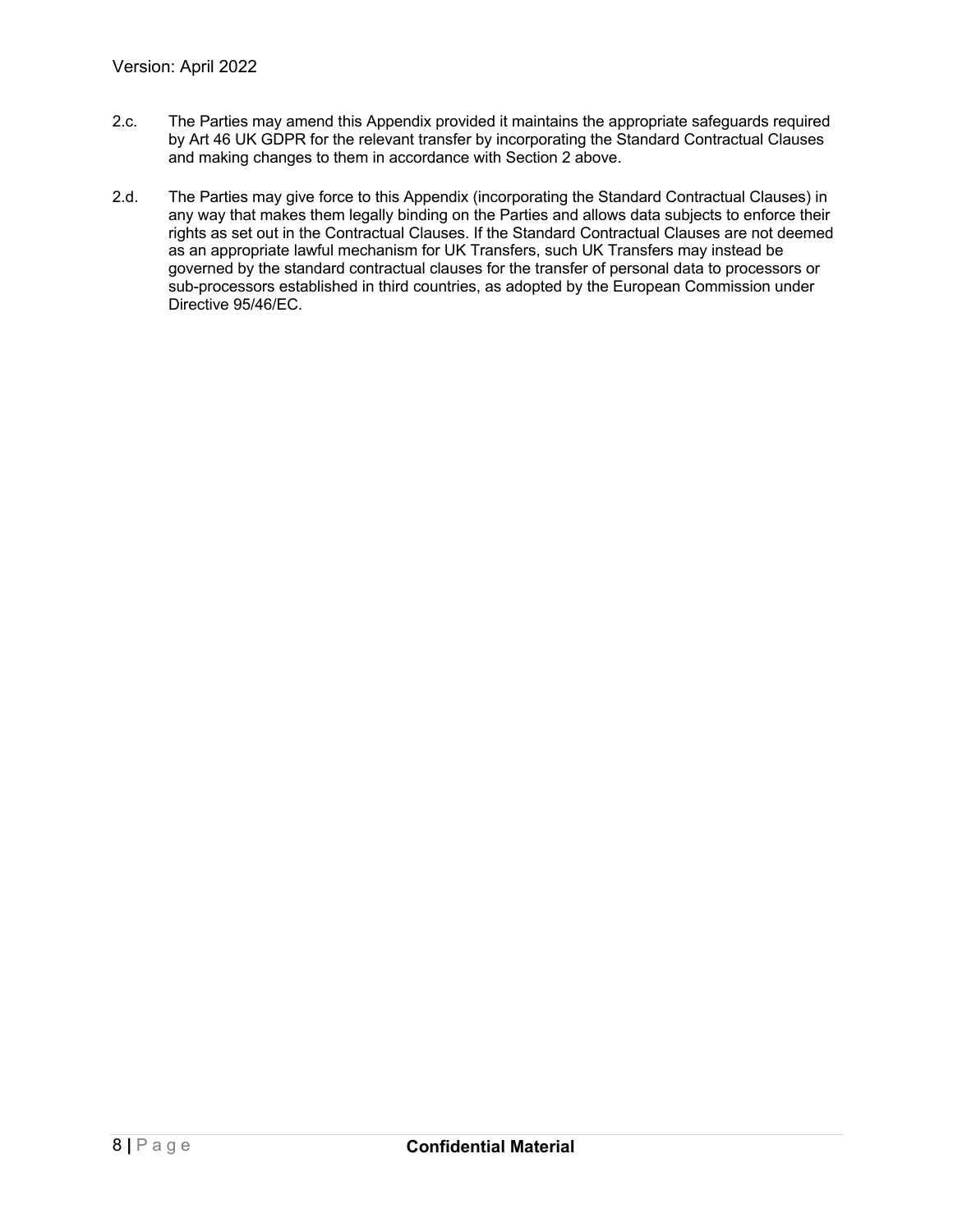# **ANNEX I**

# **A. LIST OF PARTIES**

### **Data exporter(s):**

Name: Customer (as identified in the Agreement).

Address: As identified in the Agreement.

Contact person's name, position and contact details: As identified in the Agreement.

Activities relevant to the data transferred under these Clauses:

Engagement of data importer to assist with services set forth in the Agreements.

Signature and date: These Standard Contractual Clauses shall be deemed executed by the Customer upon execution or acceptance of the Agreement.

Role (controller)

2. …

### **Data importer(s):**

Name: Community Brands HoldCo, LLC (or a subsidiary of it)

Address: 9620 Executive Center Dr N #200, St. Petersburg, FL 33702

Contact person's name, position, and contact details: Attn: Legal Department – privacy@communitybrands.com

Activities relevant to the data transferred under these Clauses:

Processing data exporter's data for purposes set forth in the Agreements.

Signature and date: These Standard Contractual Clauses shall be deemed executed by Company upon execution or acceptance of the Agreement.

Role (processor)

2. …

# **B. DESCRIPTION OF TRANSFER**

#### **Data Exporter:**

The data exporter is (i) the legal entity that has entered into a contract with Company for provision of Services and executed the Clauses as a data exporter and (ii) all affiliates of such entity established within the EEA, which have purchased services from Company.

#### **Data importer:**

The data importer is Company, which processes Personal Data upon the instruction of the data exporter in accordance with the terms of the agreement between the data exporter and Company.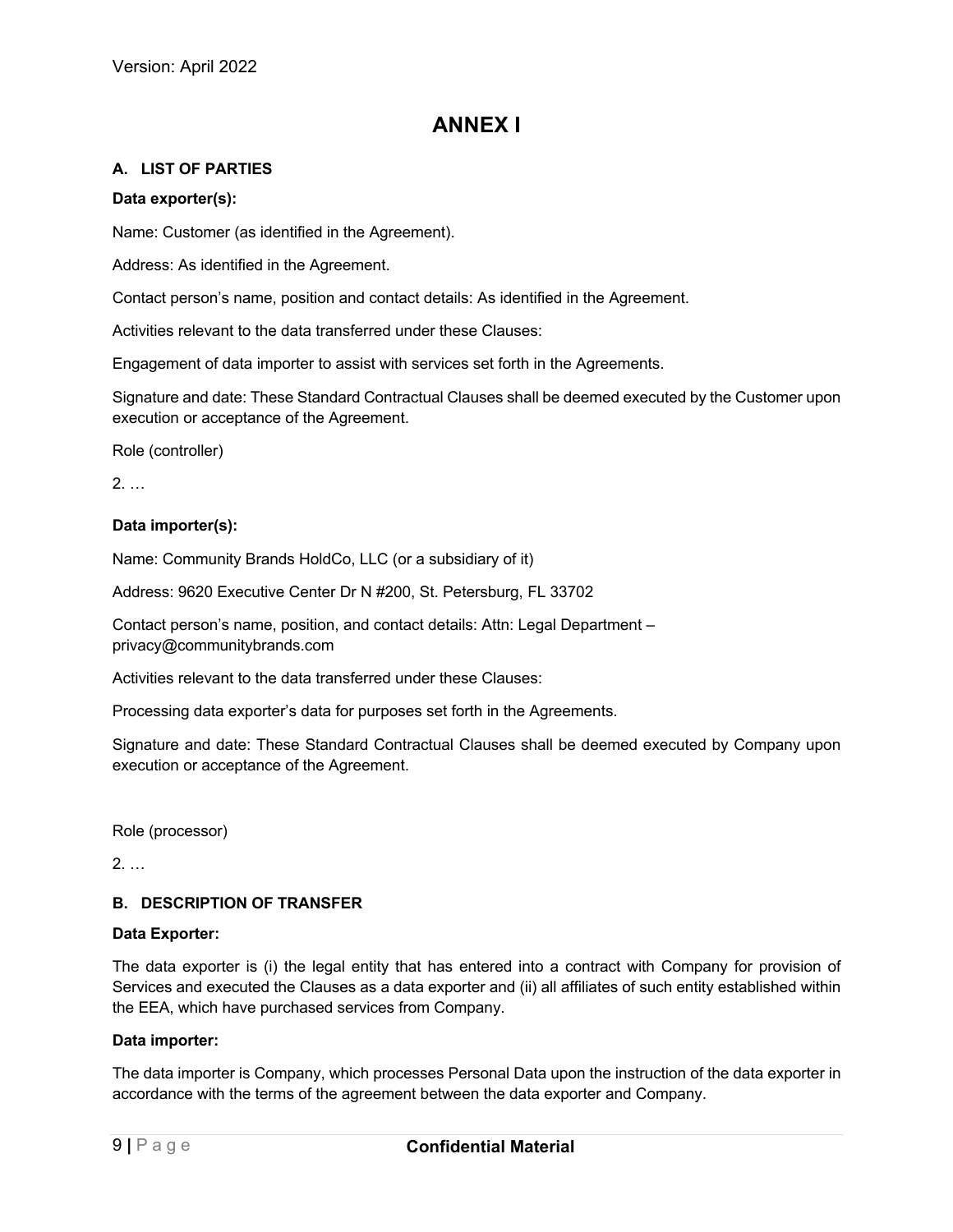### **Data Subjects:**

The personal data transferred concern the following categories of data subjects:

The data exporter may submit Personal Data to Company, the extent of which is determined and controlled by the data exporter in its sole discretion, and which may include, but is not limited to Personal Data relating to the following categories of data subjects:

- 1. Prospective customers, customers, suppliers, authorized agents, minors, subscribers, and vendors of the data exporter (who are natural persons);
- 2. Employees or contact persons of the data exporter's prospective customers, customers, subcontractors, business partners, and vendors (who are natural persons);
- 3. Natural persons authorized by the data exporter to use the services provided by Company to the data exporter.

#### **Categories of data:**

The personal data transferred concern the following categories of data:

The data exporter may submit Personal Data to Company, the extent of which is determined and controlled by the data exporter in its sole discretion, and which may include, but is not limited to, the following categories of Personal Data:

1. Names, titles, position, employer, contact information (email, phone, fax, physical address etc.), identification data, professional life data, personal life data, connection data, or localization data (including IP addresses).

#### **Special categories of data (if appropriate):**

The parties do not anticipate the transfer of special categories of data.

#### **Processing operations**

The objective of the processing of Personal Data by Company is to provide the Service, pursuant to the Agreements. The personal data transferred will be subject to the following basic processing activities:

- 1. The duration of the processing will be: until the earliest of (i) expiry/termination of the Agreements, or (ii) the date upon which processing is no longer necessary for the purpose of eitherparty performing its obligations under the Agreements (to the extent possible).
- 2. The purpose(s) of the processing is/are: as necessary for the provision of the Service pursuant to the Agreements.
- 3. The types of Personal Data may include: names, titles, position, employer, contact information (email, phone, fax, physical address etc.), identification data, professional life data, personal life data, connection data, or localization data (including IP addresses).
- 4. Personal Data may concern the following data subjects:
	- Prospective customer, customers, vendors of Customer (who are natural persons), suppliers, authorized agents, and subscribers;
	- Employees or contact persons of Customer's prospective customers and Customer's current customers, subcontractors, business partners, and vendors (who are naturalpersons); and/or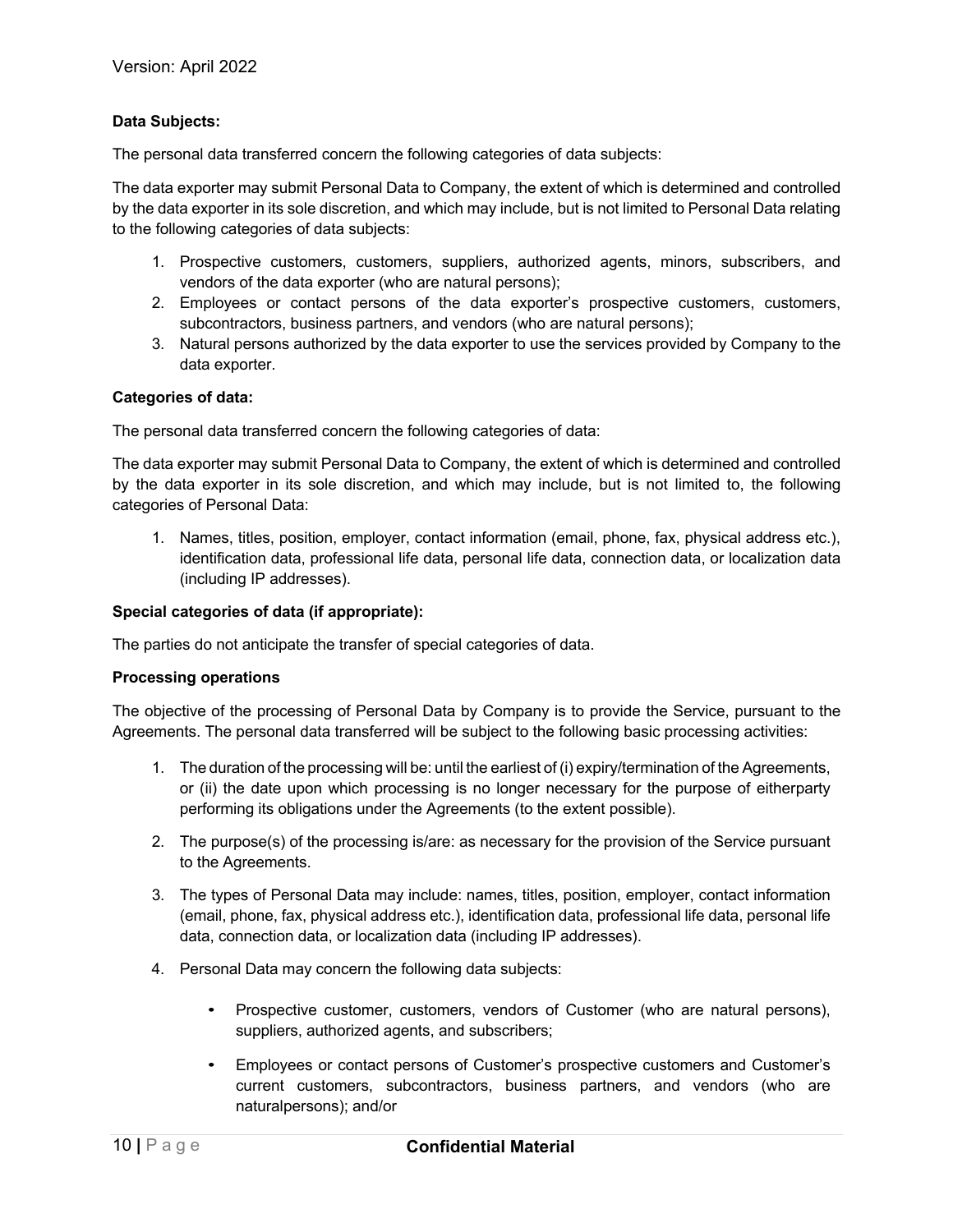• Natural persons authorized by Customer to operate on their behalf.

# **C. COMPETENT SUPERVISORY AUTHORITY**

The EU Member State where data exporter maintains its main place of business in the EU**.**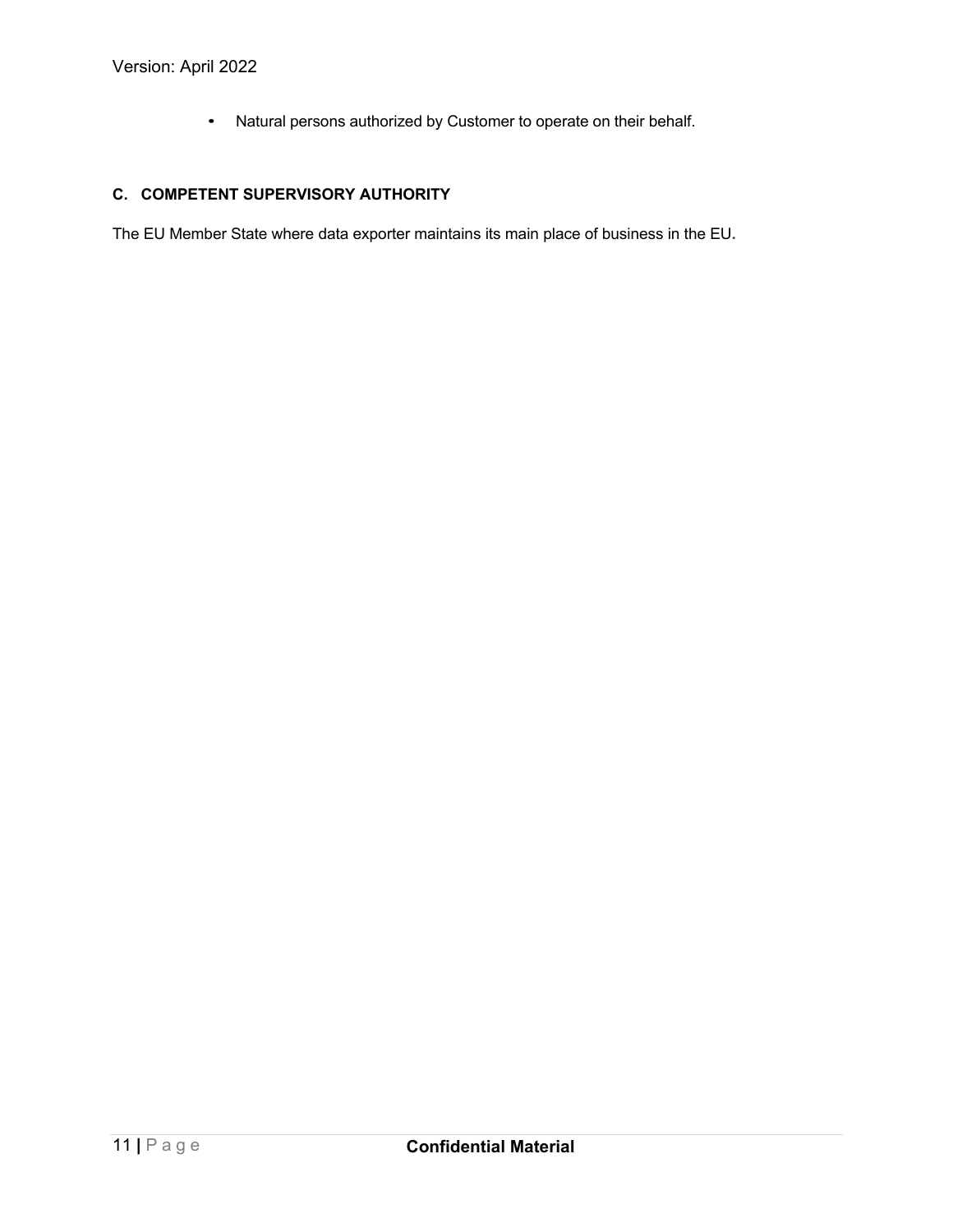# **ANNEX II**

### **TECHNICAL AND ORGANISATIONAL MEASURES INCLUDING TECHNICAL AND ORGANISATIONAL MEASURES TO ENSURE THE SECURITY OF THE DATA**

Data importer/sub-processor has implemented and shall maintain a security program in accordance with industry standards and Global Data Protection Laws including, but not limited to, laws and regulations of GDPR, the UK GDPR, the CCPA, the PIPEDA, and the Privacy Act 1988 and other relevant privacy laws and regulations in Australia. More specifically, data importer/sub-processor's security program shall include:

### **Access Control of Processing Areas**

Data importer/sub-processor implements suitable measures in order to prevent unauthorized persons from gaining access to the data processing equipment (namely telephones, database and application servers and related (hardware) where the personal data are processed or used, including:

- Establishing security areas;
- Protection and restriction of access paths;
- establishing access authorizations for employees and third parties, including the respective documentation;
- all access to the data center and/or operation center where personal data are hosted is logged, monitored, and tracked; and
- the data center and/or operation center where personal data are hosted is secured by a security alarm system, and other appropriate security measures.

### **Access Control to Data Processing Systems**

Data importer/sub-processor implements suitable measures to prevent their data processing systems from being used by unauthorized persons, including:

- use of adequate encryption technologies;
- identification of the terminal and/or the terminal user to the data importer/sub-processor and processing systems;
- automatic temporary lock-out of user terminal if left idle, identification and password required to reopen;
- automatic temporary lock-out of the user ID when several erroneous passwords are entered, log file of events,
- monitoring of break-in-attempts (alerts); and
- all access to data content is logged, monitored, and tracked.

#### **Access Control to Use Specific Areas of Data Processing Systems**

Data importer/sub-processor commits that the persons entitled to use their data processing system are only able to access the data within the scope and to the extent covered by their respective access permission (authorization) and that personal data cannot be read, copied or modified or removed without authorization. This shall be accomplished by various measures including:

- employee policies and training in respect of each employee's access rights to the personal data;
- allocation of individual terminals and /or terminal user, and identification characteristics exclusive to specific functions;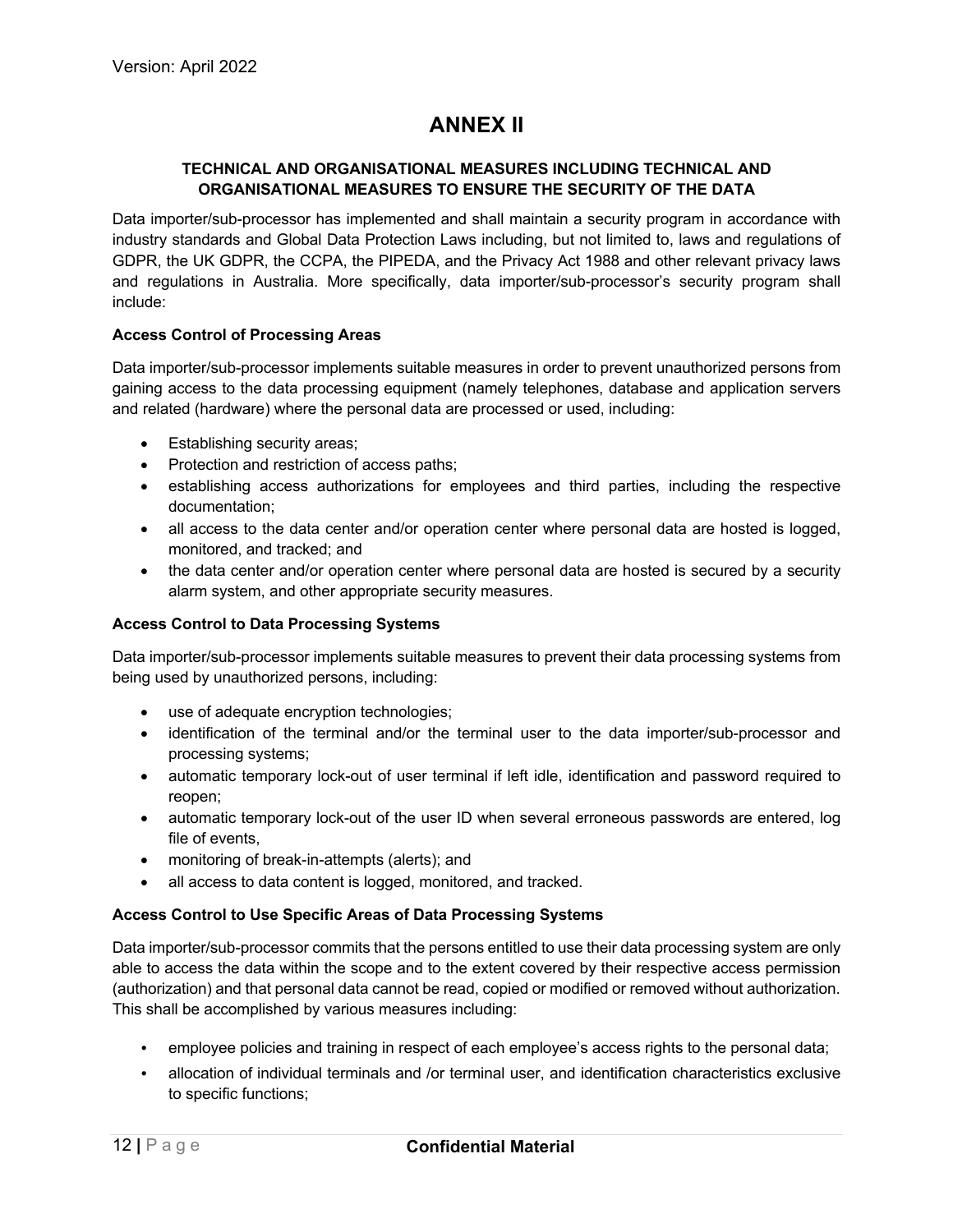- monitoring capability in respect of individuals who delete, add or modify the personal data;
- release of data only to authorized persons, including allocation of differentiated access rights and roles;
- use of adequate encryption technologies; and
- control of files, controlled and documented destruction of data.

#### **Availability Control**

Data importer/sub-processor implements suitable measures to ensure that personal data are protected from accidental destruction or loss, including:

- infrastructure redundancy; and
- backup is stored at an alternative site and available for restore in case of failure of the primary system.

### **Transmission Control**

Data importer/sub-processor implements suitable measures to prevent the personal data from being read, copied, altered or deleted by unauthorized parties during the transmission thereof or during the transport of the data media. This is accomplished by various measures including:

- use of adequate firewall, VPN and encryption technologies to protect the gateways and pipelines through which the data travels;
- certain highly confidential Personal data (e.g., personally identifiable information such as National ID numbers, credit or debit card numbers) is also encrypted within the system; and
- providing user alert upon incomplete transfer of data (end to end check); and
- as far as possible, all data transmissions are logged, monitored and tracked.

#### **Input Control**

Data importer/sub-processor implements suitable input control measures, including:

- an authorization policy for the input, reading, alteration and deletion of data;
- authentication of the authorized personnel;
- protective measures for the data input into memory, as well as for the reading, alteration and deletion of stored data;
- utilization of unique authentication credentials or codes (passwords);
- providing that entries to data processing facilities (the rooms housing the computer hardware and related equipment) are kept locked;
- automatic log-off of user ID's that have not been used for a substantial period of time;
- proof established within data importer/sub-processor's organization of the input authorization; and
- electronic recording of entries.

#### **Separation of Processing for Different Purposes**

Data importer/sub-processor implements suitable measures to ensure that data collected for different purposes can be processed separately, including:

access to data is separated through application security for the appropriate users;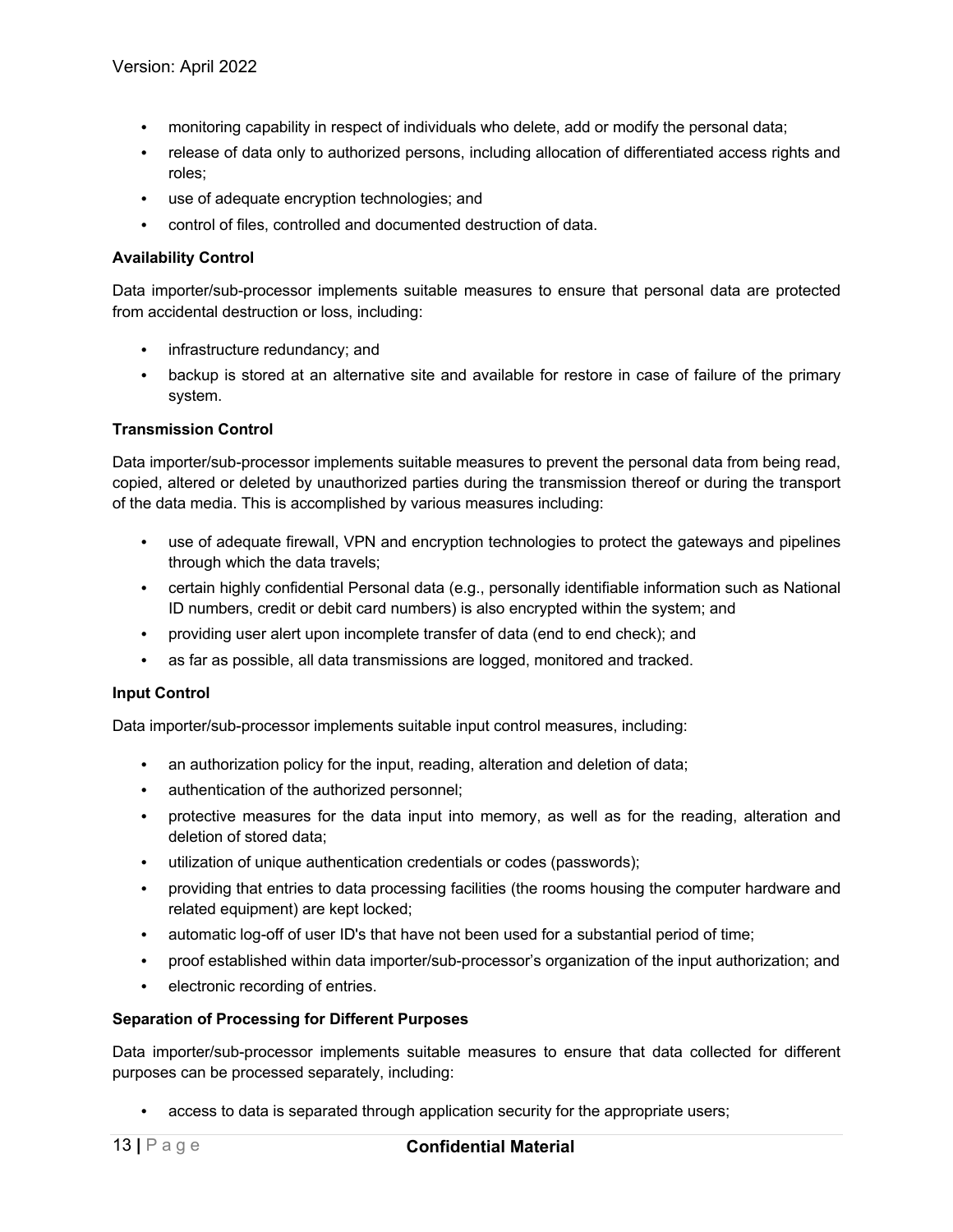- modules within the data importer/sub-processor's data base separate which data is used for which purpose, i.e. by functionality and function;
- at the database level, data is stored in different normalized tables, separated per module, per Controller Customer or function they support; and
- interfaces, batch processes and reports are designed for only specific purposes and functions, so data
- collected for specific purposes is processed separately.

#### **Documentation**

Data importer/sub-processor will keep documentation of technical and organizational measures in case of audits and for the conservation of evidence. Data importer/sub-processor shall take reasonable steps to ensure that persons employed by it, and other persons at the place of work concerned, are aware of and comply with the technical and organizational measures set forth in this Appendix Annex II.

### **Monitoring**

Data importer/sub-processor shall implement suitable measures to monitor access restrictions to data importer/sub-processor's system administrators and to ensure that they act in accordance with instructions received. This is accomplished by various measures including:

- individual appointment of system administrators;
- adoption of suitable measures to register system administrators' access logs to the infrastructure and keep them secure, accurate and unmodified for at least six months;
- yearly audits of system administrators' activity to assess compliance with assigned tasks, the instructions received by the data importer/sub-processor and applicable laws;
- keeping an updated list with system administrators' identification details (e.g. name, surname, function or organizational area) and tasks assigned and providing it promptly to data exporter upon request.